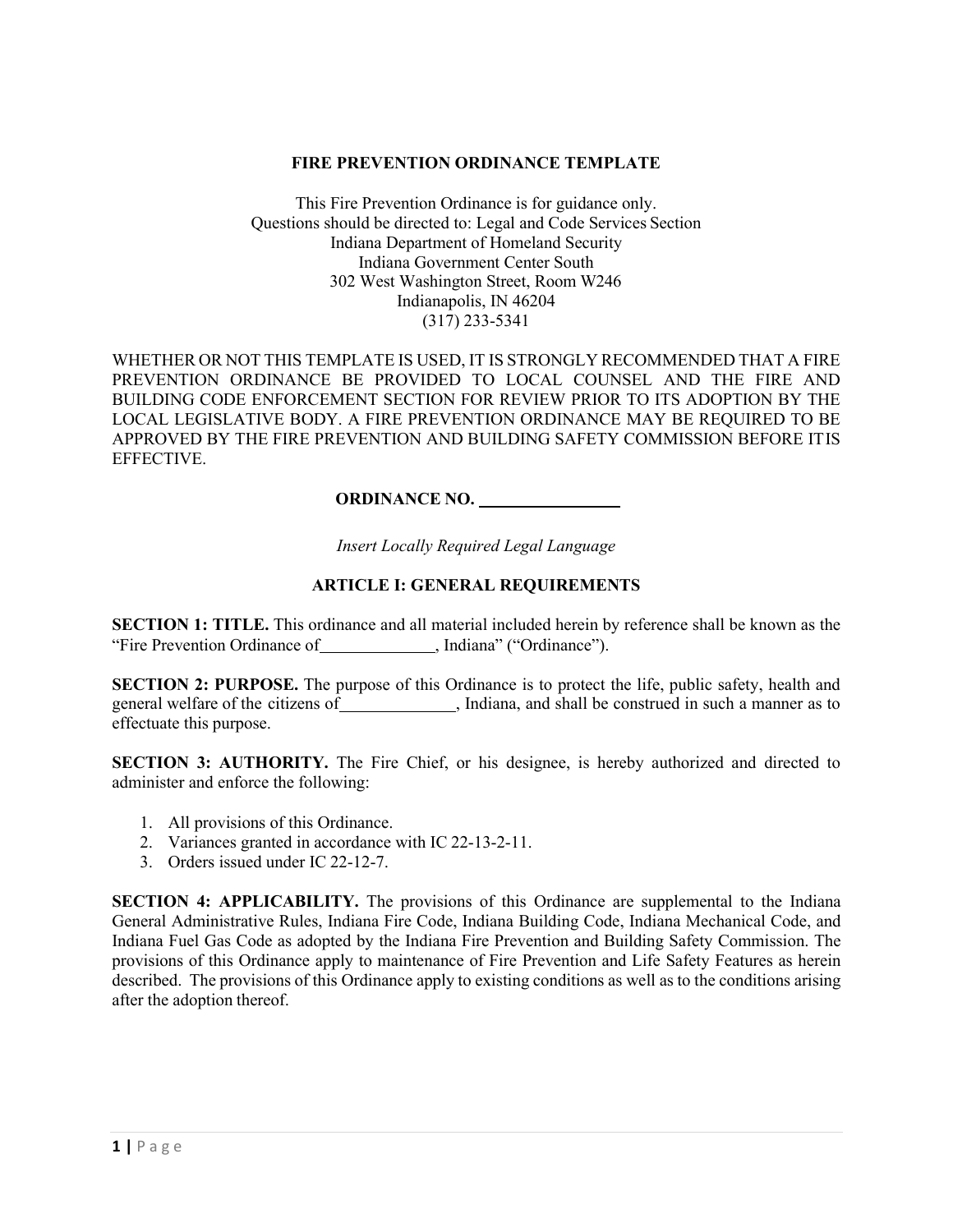**SECTION 5: CONFLICTING PROVISIONS.** If any provision of this Ordinance is found to be in conflict with any Building, Zoning, Safety, Health, or other applicable law or ordinance of the

, Indiana, whether existing on the effective date of this Ordinance or later adopted, the provision which establishes the higher standard for the promotion and protection of the safety and welfare of the public applies.

**SECTION 6: SEVERABILITY.** If any provision of this Ordinance is declared invalid, by a court of competent jurisdiction, for any reason, the remaining provisions shall not be affected, if such remaining provisions can, without the invalid provision or provisions, be given their original intended effect in adopting this Ordinance. To this end, the provisions of this Ordinance are severable.

**SECTION 7: MINIMUM STANDARDS.** All rules of the Indiana Fire Prevention and Building Safety Commission as set out in Articles 12, 13, 18, 22 and 25 of Title 675 of the Indiana Administrative Code are incorporated in this Ordinance and shall include all later amendments to that article as published in the Indiana Register or the Indiana Administrative Code with effective dates as fixed therein. Any special processes or procedures not addressed in the Indiana Fire Code (675 IAC 22) or this Ordinance shall be subject to applications found in Fire Safety Standards recognized by Indiana Fire Code (675 IAC 22), Referenced Standards and as approved by the Fire Chief, or his designee. Any special processes or procedures not addressed in this Ordinance shall be subject to applications found in the current editions of the National Fire Protection Association (NFPA) Standards or other recognized Fire Safety Standards subject to the rules of the Indiana Fire Prevention and Building SafetyCommission.

**SECTION 8: EFFECT OF ADOPTION ON PRIOR ORDINANCE.** The expressed or implied repeal or amendment by this Ordinance, of any other ordinance or part of any other ordinance, does not affect any rights or liabilities accrued, penalties incurred, or proceedings begun prior to the effective date of this Ordinance. Such rights, liabilities, and other proceedings are continued and penalties shall be imposed and enforced under the repealed or amended ordinance as if this Ordinance had not been adopted.

### **SECTION 9: DEFINITIONS.**

"Building Code" means the Indiana Building Code found within 675 IAC 13.

"Class 1 structure" has the meaning ascribed thereto in IC 22-12-1-4.

"Class 2 structure" has the meaning ascribed thereto in IC22-12-1-5.

"Commission" refers to the Indiana Fire Prevention Building Safety Commission as established by IC 22- 12-2-1.

"Crowd Manager" has the meaning ascribed thereto in 675 IAC 22-2.5.

"Cut Sheet" meansspecification sheet that provides and describesthe technical specifications of a particular product.

"Division of Fire and Building Safety" refers to the Division of Fire and Building Safety of the Indiana Department of Homeland Security established pursuant to IC 10-19-7-1.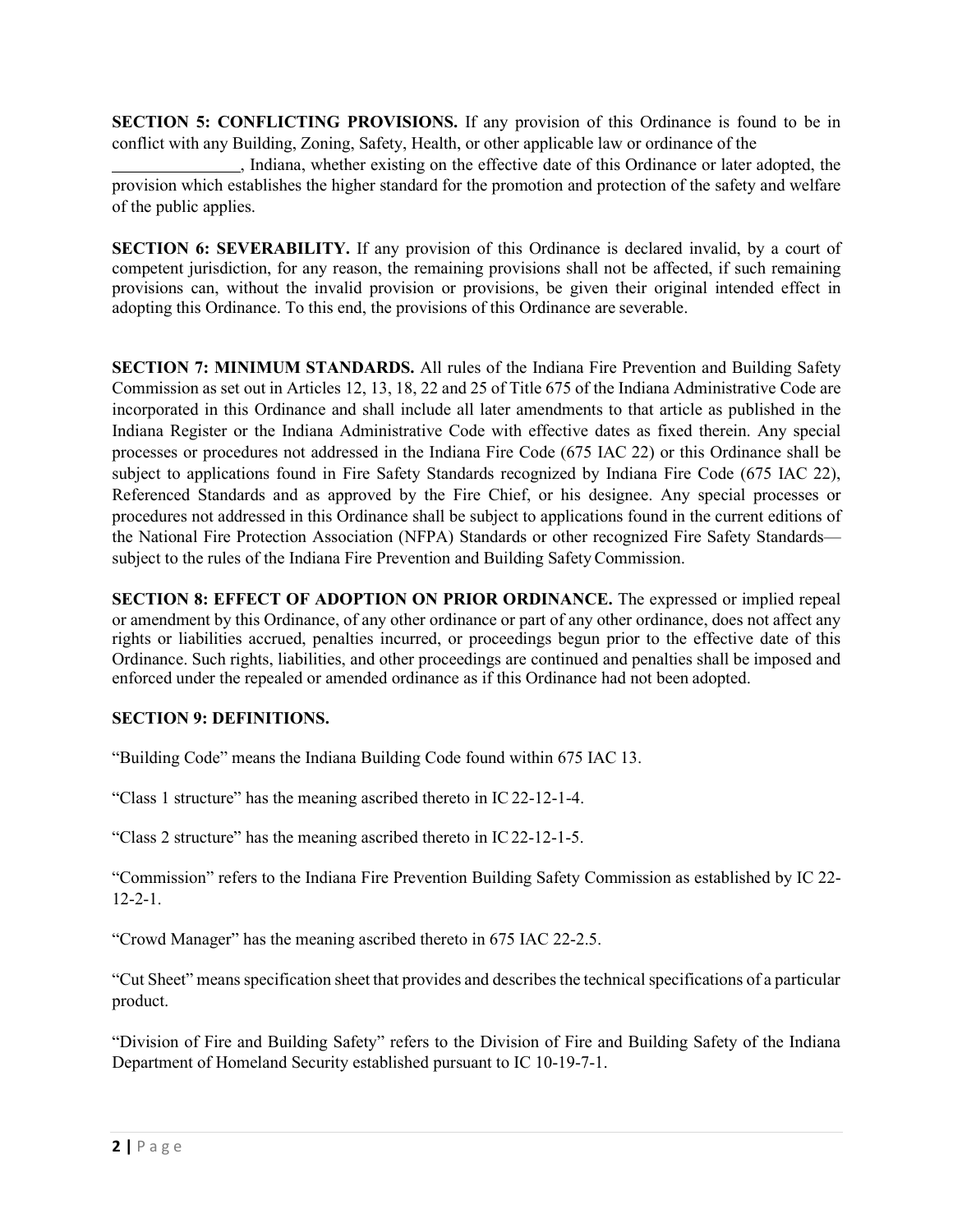"Fire Chief" means the chief officer of the fire department or fire territory serving the jurisdiction.

"Fire Code" refers to the Indiana Fire Code found within 675 IAC 22.

"Fire Department" has the meaning ascribed thereto in IC 36-8-17-2.

"Fuel Gas Code" refers to the Indiana Fuel Gas Code found within 675 IAC 25.

"General Administrative Rules" means the General Administrative Rules of the Indiana Fire Prevention and Building and Safety Commission located at 675 IAC 12.

"IAC" means the Indiana Administrative Code.

"IC" means the Indiana Code of the Indiana General Assembly.

"Key Box" has the meaning ascribed thereto in 675 IAC 22.

"Mechanical Code" means Indiana Mechanical Code found within 675 IAC 18.

"Notice of Violation" means a written notice issued by the Fire Department usually in the form of an inspection report listing violations.

"Owner" has the meaning ascribed thereto in 675 IAC 22.

"Person" has the meaning ascribed thereto in IC 22-12-1-18.

"Qualified Person" means a person who either holds current National Institute for Certification in Engineering Technologies (NICET) certification in the fire protection system being installed, serviced, or repaired, or has successfully completed a course of instruction specific to the equipment being installed, serviced, or repaired. Such instruction shall have been approved by the manufacturer of the equipment or their authorized representative.

*TERMS NOT DEFINED*: *Where terms are not defined in this Fire Prevention Code and are defined in the General Administrative Rules, the Indiana Building Code, Indiana Fire Code, Indiana Mechanical Code, or Indiana Fuel Gas Code, such terms shall have the meanings ascribed to them as in those codes. Where terms are not defined through the methods authorized, such terms shall have ordinarily accepted meanings such as the context implies.*

### **ARTICLE II. ADMINISTRATION AND ENFORCEMENT**

**SECTION 1: FIRE SCENE AUTHORITY.** The Fire Chief, or his designee, at any fire, explosion, rescue, emergency medical or hazardous materials incident, or any other emergency which poses imminent threat to life, environment, or property, shall have the authority to direct operations as necessary to control, mitigate, or eliminate the emergency. It shall be unlawful for any person to impede the emergency operations of the Fire Department (or Fire Territory).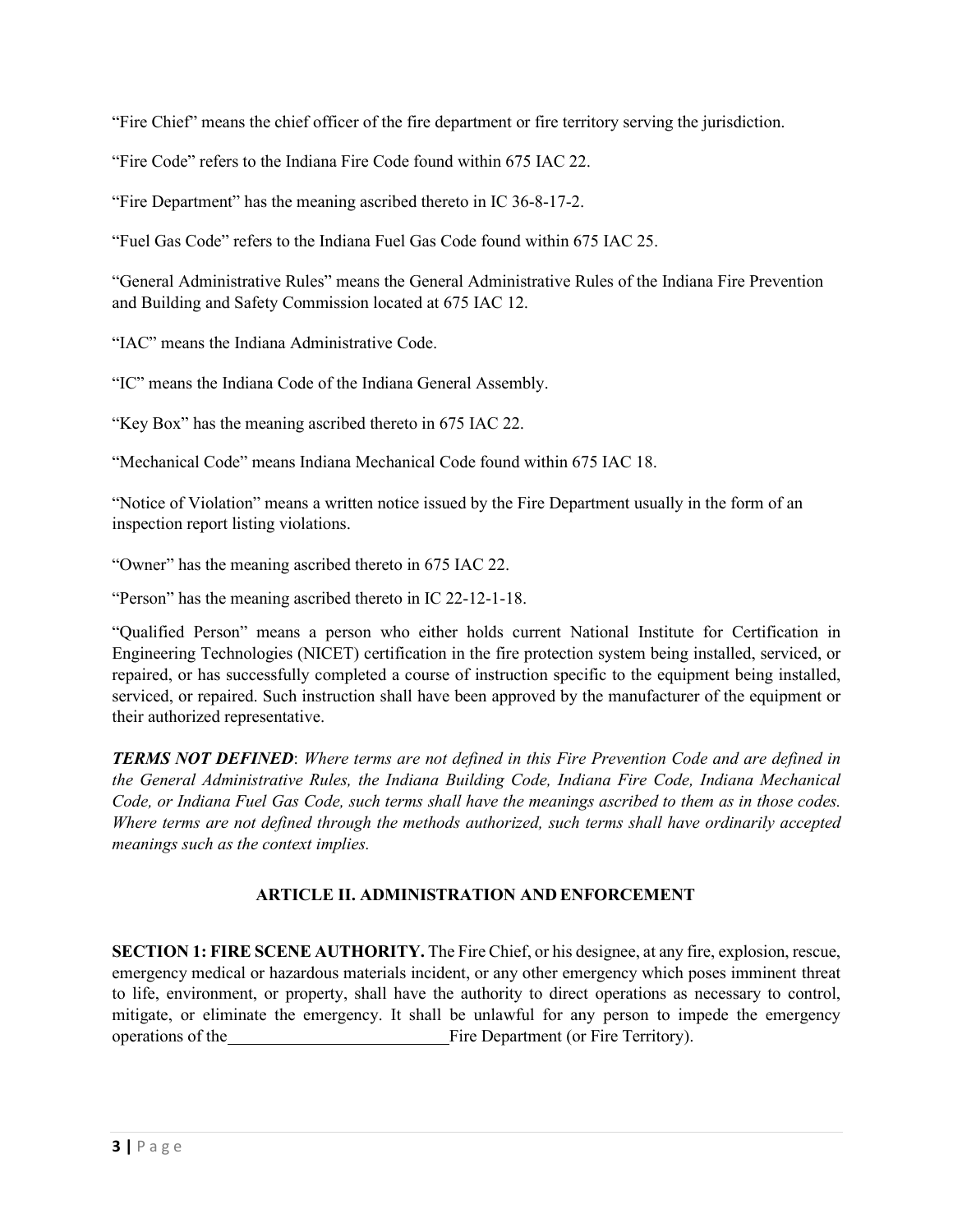**SECTION 2: EMERGENCY LINES AND LIMITS.** The Fire Chief, or his designee, may establish emergency lines and limits; and, barricade or guard from the general public such emergency lines and limits. The Fire Chief, or his designee, may create an area in which only firefighters, law enforcement personnel, other emergency responders, other people, or agencies having a direct interest in any property threatened by a fire, explosion, hazardous material incident, other emergency, other people, or agencies at the discretion of the Fire Chief, or his designee, shall be admitted. It shall be unlawful for any unauthorized person to cross such emergency lines or limits.

**SECTION 3: FIRE INVESTIGATIONS.** The Fire Chief, or his designee, shall perform fire investigations pursuant to IC 36-8-17-7. The Fire Chief, or his designee, is authorized to conduct anorigin and cause investigation of all fires and explosions within the service district of the Fire Department (or Fire Territory). It shall be unlawful for any person to impede the Fire Chief, or his designee, from conducting an origin and cause investigation.

**SECTION 4: FIRE AND LIFE SAFETY INSPECTIONS.** The Fire Chief, or his designee, shall conduct fire and life safety inspections in Class 1 structures pursuant to IC 36-8-17-8. The Fire Chief, or his designee, shall inspect Class 1 structures as often as necessary for the purpose of ascertaining and causing to be corrected any violation of the Indiana General Administrative Rules, Indiana Fire Code, Indiana Building Code, Indiana Mechanical Code, Indiana Fuel Gas Code, this Fire Prevention Ordinance, or any other rule of the Commission.

**SECTION 5: ENFORCEMENT AUTHORITY.** The Fire Chief, or his designee, shall possess the authority to enforce the provisions of this Fire Prevention Ordinance. The Fire Chief, or his designee, shall have the authority to enforce provisions of the Indiana General Administrative Rules, Indiana Fire Code, Indiana Building Code, Indiana Mechanical Code, Indiana Fuel Gas Code, this Fire Prevention Ordinance, or any other rule of the Commission. Such enforcement shall include, but is not limited to:

- 1. The prevention of fires.
- 2. The handling, storage, sale, and use of flammable liquids, explosives, combustible, and hazardous materials.
- 3. The adequacy of means of egress from all places in which numbers of people live, work, or congregate from time to time for any purpose.
- 4. The location, installation, and maintenance of smoke alarms, fire alarm systems, andfire suppression systems.
- 5. The existence of recognized hazardous conditions that present a clear and immediate hazard to life and property.

The Fire Chief, or his designee, shall have the authority to institute legal actions in cases of non-compliance. The Fire Chief, or his designee, shall have the authority to initiate legal action in accordance with locally prescribed avenues covering the violations of the Indiana General Administrative Rules, Indiana Fire Code, Indiana Building Code, Indiana Mechanical Code, Indiana Fuel Gas Code, this Fire Prevention Ordinance, or any other rule of the Commission. Violators of this local ordinance may be cited into the court having jurisdiction.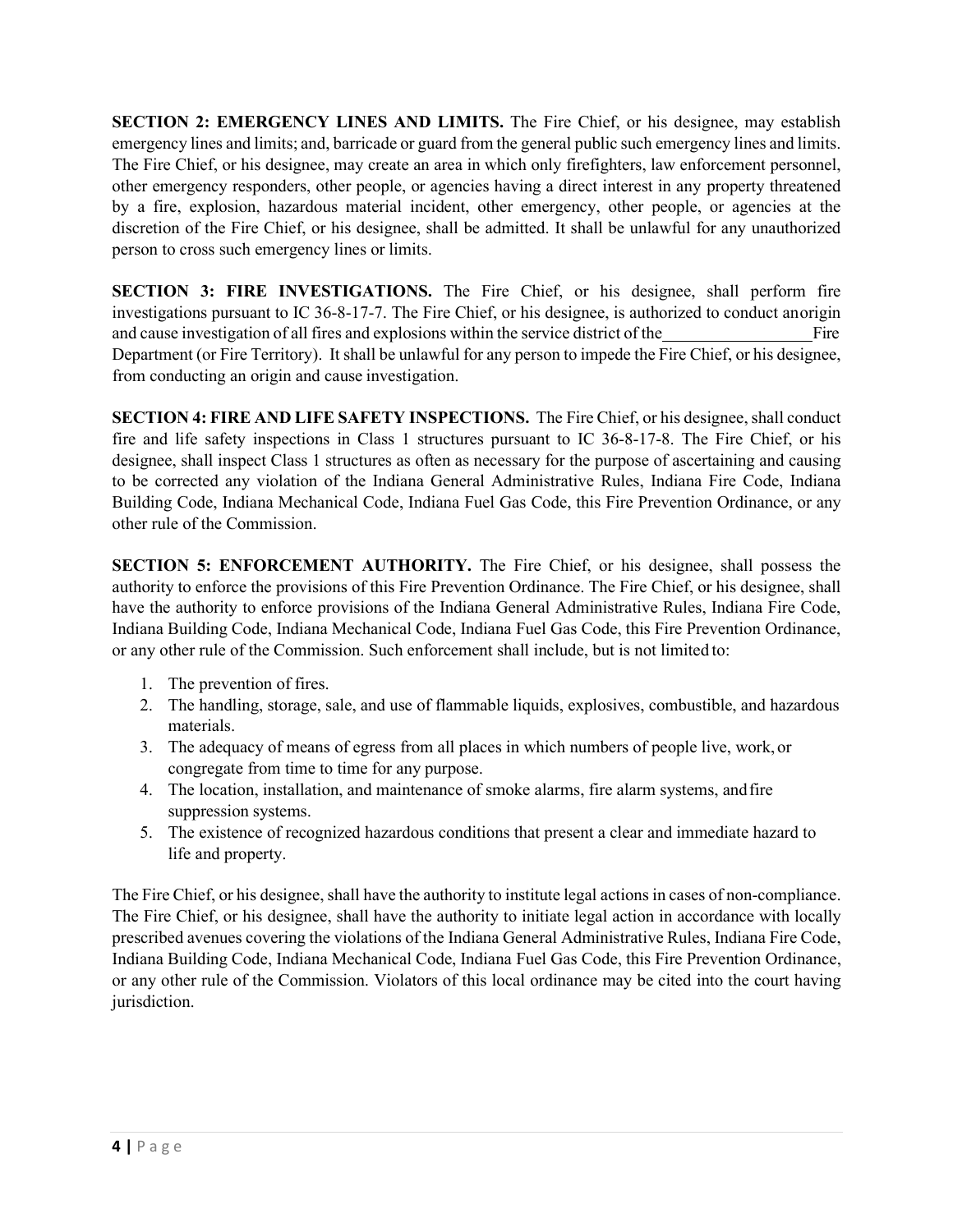**SECTION 6: DETERMINATION OF VIOLATION.** Whenever the Fire Chief, or his designee, determines by inspection that an apparent or actual violation of the Indiana General Administrative Rules, Indiana Fire Code, Indiana Building Code, Indiana Mechanical Code, Indiana Fuel Gas Code, this Fire Prevention Code, any other rule of the Commission or a hazardous condition exists upon any Class 1 structure within the , Indiana, the person making such determination shall issue such Notice of Violation or order as may be necessary for the enforcement of the Indiana General Administrative Rules, Indiana Fire Code, Indiana Building Code, Indiana Mechanical Code, Indiana Fuel Gas Code, this Fire Prevention Code, or any other rule of the Commission.

**SECTION 7: TIME LIMIT.** Orders shall set forth a time limit for compliance dependent upon the hazard created by the violation(s).

**SECTION 8: NOTICE OF VIOLATION.** Under IC 36-8-17-9, an order of enforcement of the Indiana General Administrative Rules, Indiana Fire Code, Indiana Building Code, Indiana Mechanical Code, Indiana Fuel Gas Code, this Fire Prevention Ordinance, or any other rule of the Commission, which is within the jurisdiction of the Fire Chief, or his designee, may seek the correction of any violation or the elimination of any hazardous condition by the methods specified in this code or by any other appropriate remedy or procedure provided by law. The failure of the Fire Department to inspect or to issue a Notice of Violation or order in accordance with this Ordinance shall not constitute approval of any violation or noncompliance. Any Notice of Violation or order issued pursuant to this section shall be conveyed upon the owner, operator, occupant, or other person responsible for the building or property. Conveyance of such order shall be by one of the following methods: Personal service (by affixing a copy thereof in a conspicuous place at the entrance of said building or premises), by mailing a copy thereof to such responsible person by first-class mail to his or her last known address, by fax, or electronic mail pursuant to IC 4-21.5-3.

**SECTION 9: IMMINENT DANGER.** The Fire Chief, or his designee, may stop an operation or require the evacuation of any Class 1 structure or portion thereof under the provisions of IC 36-8-17-9 when it is determined that conduct or conditions of the property:

- 1. Present a clear and immediate hazard of death or serious bodily injury to any person other than a trespasser;
- 2. Is prohibited without a permit, registration, certification, authorization, variance, exemption, or other license required under IC 22-14, another Indiana statute or rule of the Commission; or
- 3. Will conceal a violation of law.

**SECTION 10: DUTY TO CORRECT VIOLATIONS.** The owner or person in control of any premises or building upon which a violation or hazard exists shall:

- 1. Cease and correct the violation.
- 2. Protect persons and property from the hazards of the violation.

**SECTION 11: APPEAL FROM ORDERS.** An owner or occupant who remains aggrieved by an order or decision issued pursuant to this Fire Prevention Ordinance and the matter involves a rule of the Indiana Fire Prevention and Building Safety Commission, may appeal to the Indiana Fire Prevention and Building Safety Commission as set forth by IC 36-8-17.

# **SECTION 12: LOCAL ORDINANCE APPEAL PROCESS.**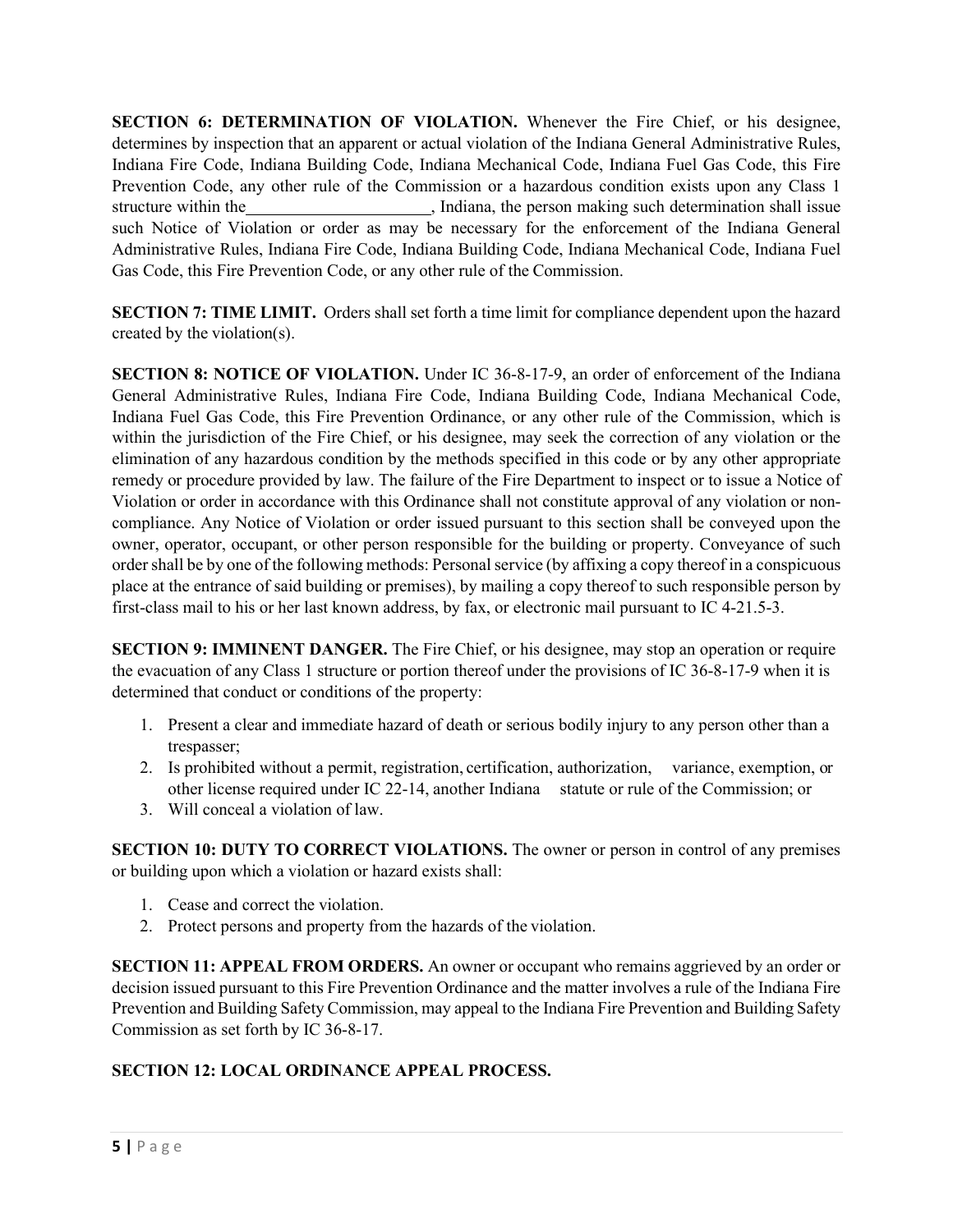*Insert Local Language*

#### **SECTION 13: FALSE REPORTING.**

*Insert Local Language*

### **ARTICLE III: GENERAL SAFETY PROVISIONS**

### **SECTION 1: OPEN BURNING REGULATIONS.**

*Insert Local Language* 

*Refer to 326 IAC 4*

*Refer to 675 IAC 22*

### **SECTION 2: VACANT OR ABANDONED BUILDINGS.**

*Insert Local Language* 

*Refer to 675 IAC 22*

### **ARTICLE IV. EMERGENCY PLANNING**

**SECTION 1: CROWD MANAGER TRAINING AND QUALIFICATIONS.** Crowd managers shall receive training, approved by the Fire Chief or his designee, in crowdmanagement techniques. Crowd managers shall be:

- 1. At least 21 years of age;
- 2. The owner or operator of the business, or under the direct control and supervision of saidowner or operator; and
- 3. Responsible for:
	- a. Maintaining clear paths of egress, assuring that the facility does not exceed its occupant load limit, initiating a fire alarm if necessary, directing occupants to exits;
	- b. Assuring general fire and life safety awareness of employees and occupants, including assuring that exit announcements are made; and
	- c. Utilizing portable fire extinguishers as necessary.

**SECTION 2: WHEN REQUIRED.** One trained crowd manager or crowd manager supervisor shall be provided for assembly occupancies. In the event the occupant load exceeds 250, additional trained crowd managers or crowd manager supervisors shall be provided at a ratio of 1 crowd manager or crowd manager supervisor for every 250 occupants. Exception: for assembly occupancies used exclusively for religious worship with an occupant load not exceeding 2,000, the ratio of trained crowd managers to occupantsmay be reduced if approved by the Fire Chief or his designee, when the existence of an approved, supervised automatic sprinkler system and the nature of the event warrant a reduction. Conversely, the Fire Chief, or his designee, shall require a fire watch in accordance with 675 IAC 22 if conditions or the nature of the activity warrant.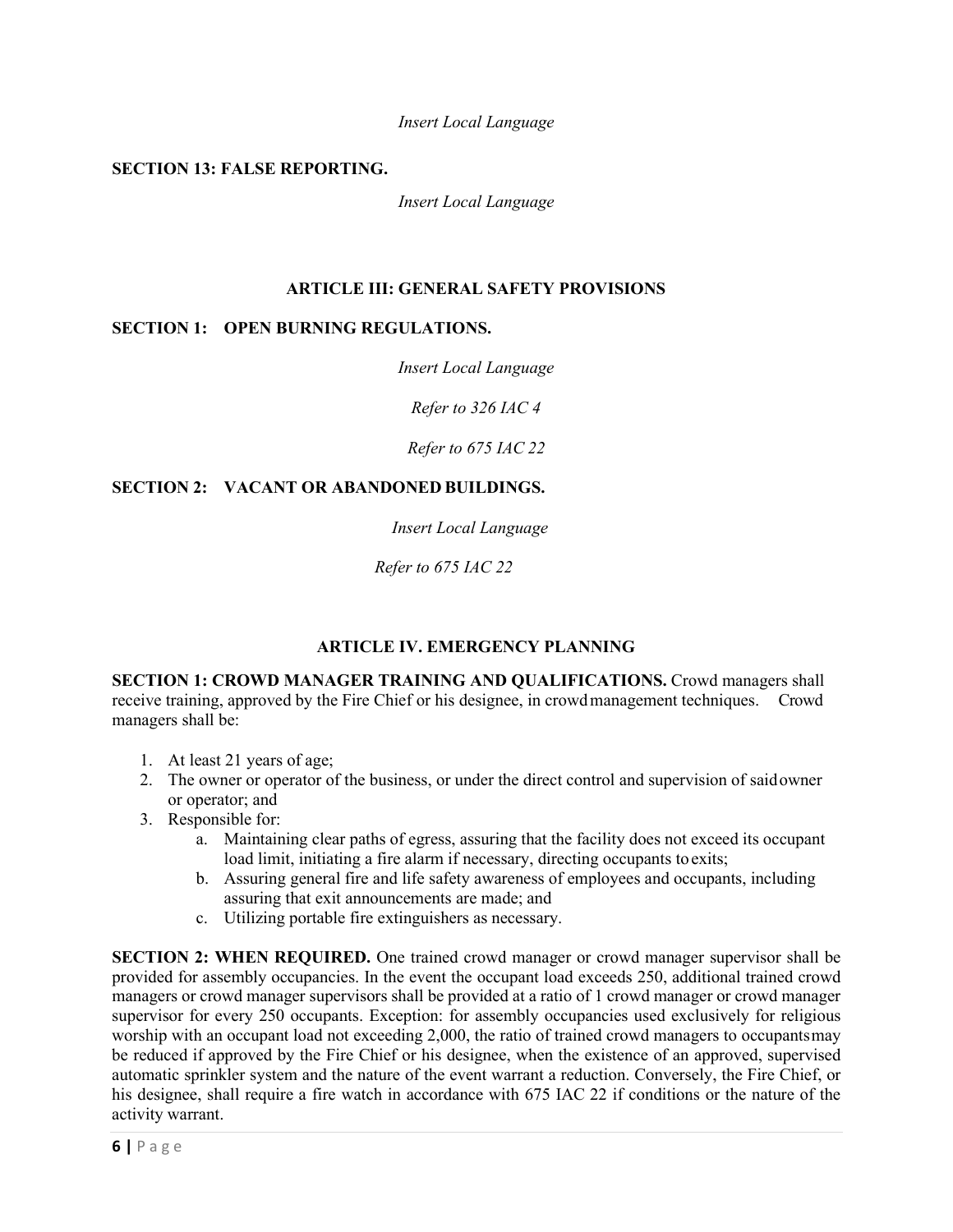### **ARTICLE V: FIRE SERVICE FEATURES**

### **SECTION 1: ADDRESS IDENTIFICATION.**

*Insert Local Language* 

*Refer to 675 IAC 22*

**SECTION 2: FIRE LANE MARKINGS.** The location of fire lanes shall be established by the Fire Chief, or his designee. The Fire Chief, or his designee, can require signage or striping or any combination. Design of the fire lane markings shall be approved by the Fire Chief, or his designee. The erection of and maintenance of fire lane marking signs and striping shall be the responsibility of the property owner. All markings shall remain in good visible condition as determined by the Fire Chief or his designee. The parking or standing of any obstruction, including motor vehicles, within established fire lane markings on private or public property shall be prohibited.

**SECTION 3: GATES OR BARRICADES.** The Fire Chief, or his designee, is authorized to approve the installation of approved gates or other barricades across fire apparatus access roads, trails or other access ways, not including public streets, alleys or highways. Approved gates or barricades shall be maintained by the property owner.

**SECTION 4: KEY BOXES.** Any new Class 1 structure that is protected by an automatic sprinkler system or fire alarm system which sends a local or transmitted signal, and access to, or within such structure, or an area on that property is unduly difficult because of secure openings, and where immediate access is necessary for lifesaving or firefighting purposes or property preservation, the Fire Chief, or his designee, shall require a key box or other rapid entry product to be installed in an approved location(s). The key box or rapid entry product manufacturer must be approved by the Fire Chief, or his designee.

**SECTION 5: WATER SUPPLY.** A water supply capable of supplying the required fire flow, for firefighting purposes, as determined by Section 6 of this Article, must be provided to all premises or property upon which a Class 1 structure, a portion of a Class 1 structure or a Class 2 structure is hereafter constructed. The water supply shall be provided as follows:

- 1. When a municipal water supply is available and contingent to the premises or property, fire hydrants and mains shall be installed and capable of providing the required fire flow as determined by Section 6 of this Article.
- 2. When a municipal water supply is not available, an alternative water supply may be approved. The alternative water supply shall consist of a pond, stream, river, canal, lake, reservoir, quarry, pressure tank, elevated tank or other fixed system capable of providing the required fire flow as determined by Section 6 of this Article. The means of acquiring the water from an alternative water supply shall be accessible and the connection(s) shall be approved by the Fire Chief, or his designee. The owner shall verify the fire flow requirements with the Fire Chief, or his designee, prior to final design and construction.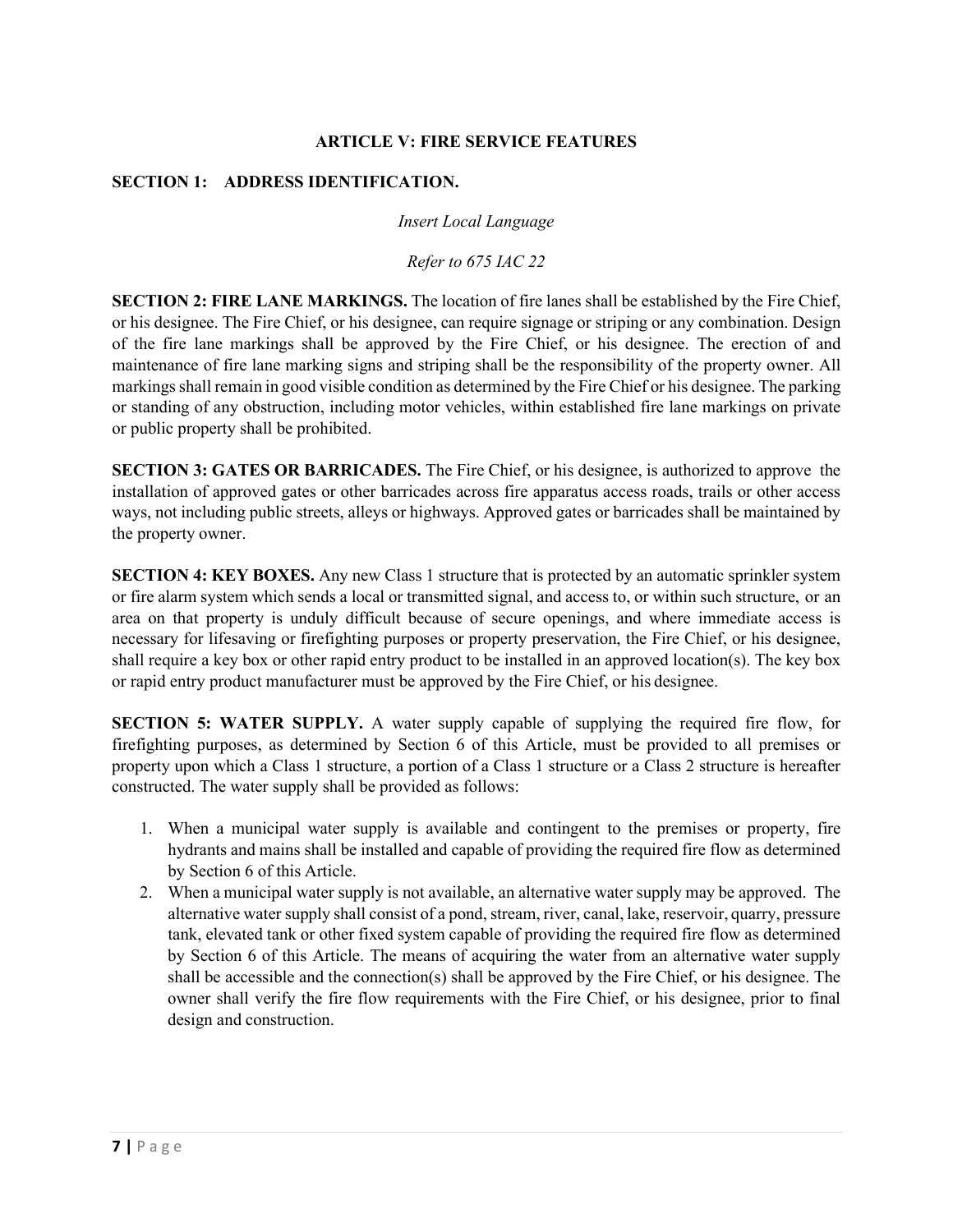**SECTION 6: FIRE FLOW REQUIREMENTS.** In determining the requirements for fire flow,the Fire Chief, or his designee, shall utilize 675 IAC 22 Appendix B – "Fire Flow Requirements for Buildings" and 675 IAC 22 Appendix C – "Fire Hydrant Locations and Distribution" as a guide. The requirements in Appendix B & C may not be made more stringent by the Fire Chief, or his designee.

### **ARTICLE VI: EMERGENCY AND STANDBY POWER**

**SECTION 1: EMERGENCY LIGHTING ACTIVATION TEST.** An activation test of the emergency lighting equipment shall be completed monthly. The activation test shall ensure the emergency lighting activates automatically upon normal electrical disconnect and stays sufficiently illuminated for a minimum of 30 seconds.

### **SECTION 2: EMERGENCY LIGHTING ACTIVATION TEST RECORD.** Records for the

activation test shall be maintained on the premises for a minimum of three (3) years and submitted to the Fire Chief, or his designee, upon request. The record must include the location of the emergency lighting tested, whether the unit passed or failed, the date of the test, and the person completing the test.

**SECTION 3: EMERGENCY LIGHTING POWER TEST RECORD.** The ninety (90) minute power test shall be maintained on the premises for a minimum of 3 years and submitted to the Fire Chief, or his designee, upon request. The record shall include the location of the emergency lighting tested, whether the unit passed or failed, the date of the test, and the person completing the test.

## **ARTICLE VII: FIRE PROTECTION SYSTEMS**

**SECTION 1: CONSTRUCTION DOCUMENTS.** Plans for Fire Alarms Systems, Water-Based Fire Protection Systems, Fire Pumps, Special Hazard Fire Suppression Systems, High-piled Storage Arrangements and Firestop Systems shall be submitted for review. Each applicable submittal must contain the following information:

- a. Sprinkler / Standpipe Systems:
	- (1) One (1) Full Set of Sprinkler / Standpipe Plans.
	- (2) One (1) Full Set of Sprinkler / Standpipe Calculations.
	- (3) One (1) Copy of the Sprinkler Construction Design Release (CDR).
	- (4) One (1) Set of Manufacturer's *Cut-Sheets* for all sprinkler heads in the design.
- b. Fire Alarm Systems:
	- (1) One (1) Full Set of Fire Alarm Plans.
	- (2) One (1) Set of Battery Calculations.

(3) One (1) Copy of the Fire Alarm Construction Design Release (CDR).

(4) One (1) Set of Manufacturer's *Cut-Sheets* for the Fire Alarm Control Panel (FACP) and Fire Alarm Components.

- (5) One (1) Fire Alarm Sequence of Operation Matrix.
- c. Special Hazard Fire Protection Systems: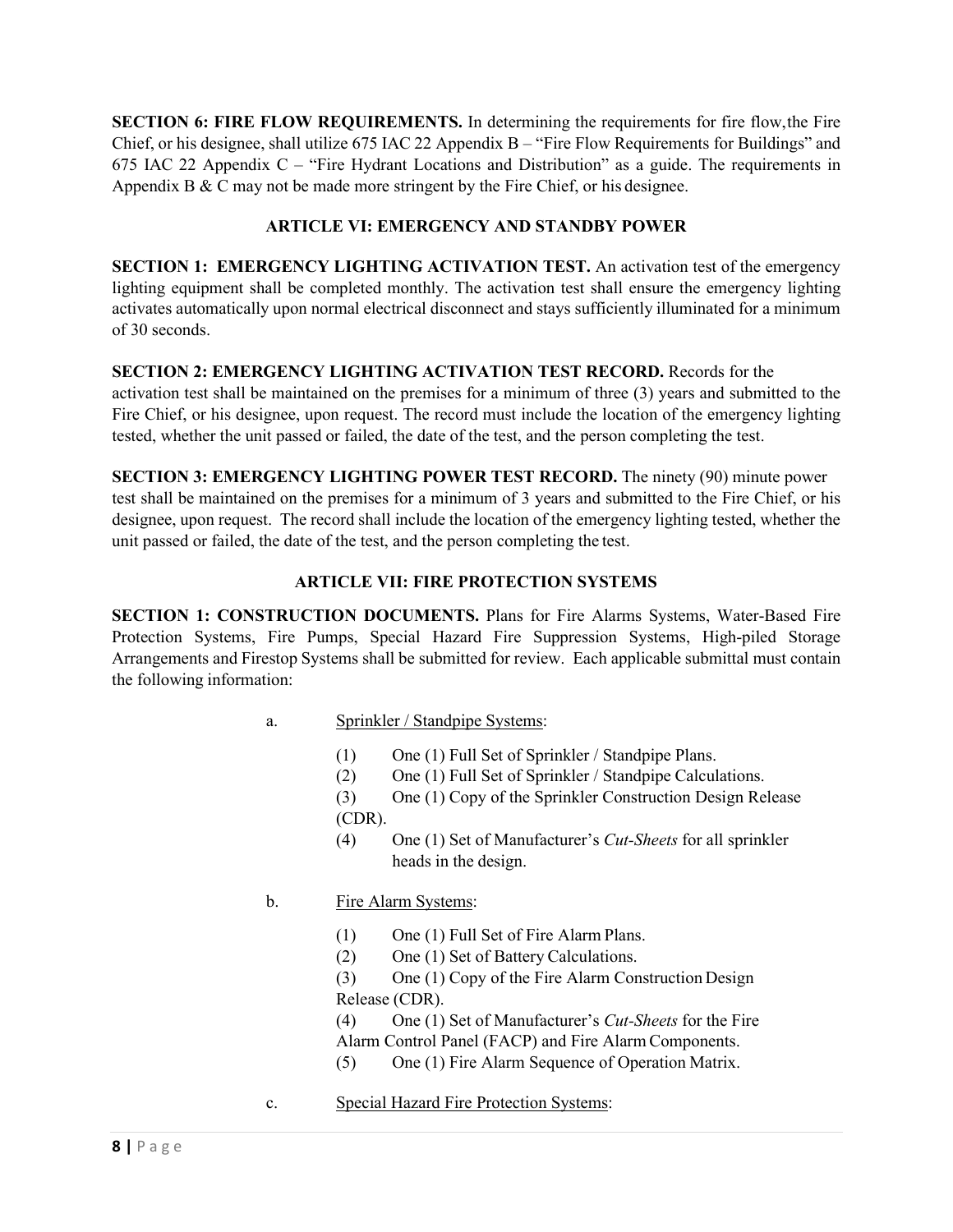(1) One (1) Set of Plans (if applicable).

(2) One (1) Set of Engineering Data (if applicable).

(3) One (1) Copy of the Construction Design Release (if applicable).

(4) One (1) Set of Manufacturer's *Cut-Sheets* for System Components.

d. Fire Pumps:

(1) One (1) Copy of the Manufacturer's Fire Pump Specifications.

- (2) One (1) Copy of the Manufacturer's Certified Pump Test Characteristic Curve
- e. Firestop Systems:
	- (1) Through-Penetration Firestop Systems.
	- (2) Membrane-Penetration Firestop Systems.
	- (3) Fire-Resistant Joint Systems.
	- (4) Perimeter Fire Barrier Systems.
	- (5) Fire-Rated Duct and Air-Transfer Openings.

**SECTION 2: FIRE DEPARTMENT CONNECTIONS.** The location of the fire department connections shall be approved by the Fire Chief, or his designee, with respect to fire hydrants, fire department access roads, fire apparatus water supply lines, buildings, utilities and landscaping. Immediate access to fire department connections shall be maintained at all times and not hindered by obstructions including fences, bushes, trees, walls or other fixed or removable objects.

**SECTION 3: FIRE EXTINGUISHERS.** Portable fire extinguishers shall be installed and maintained in Class 1 structures as set forth in the referenced edition of NFPA 10 as published by the National Fire Protection Association.

**SECTION 4: QUALIFIED CONTRACTORS.** Prior to preforming installation, service, repair, inspection or maintenance of fire protection systems, the qualified person conducting such function(s) shall submit documentation to the fire chief, or his designee, verifying certification, for the company or individual, for each type of fire protection system being installed, serviced, repaired, inspected or maintained. Certification shall conform to the requirements as outlined in each applicable NFPA standard or from the manufacturer of such equipment.

### **ARTICLE VIII: FIREWORKS**

**CONSUMER FIREWORKS.** Pursuant to I.C. § 22-11-14-6(d), I.C. § 22-11-14-10.5, and this Ordinance, consumer fireworks may only be used in the , Indiana, corporate limits during the days and times listed below:

- a. between the hours of 5:00 P.M. and two hours after sunset on June 29 through July 3 and July
- $5<sup>th</sup>$  through July 9<sup>th</sup>, however, regardless of what time sunset occurs, no later than 11 P.M.;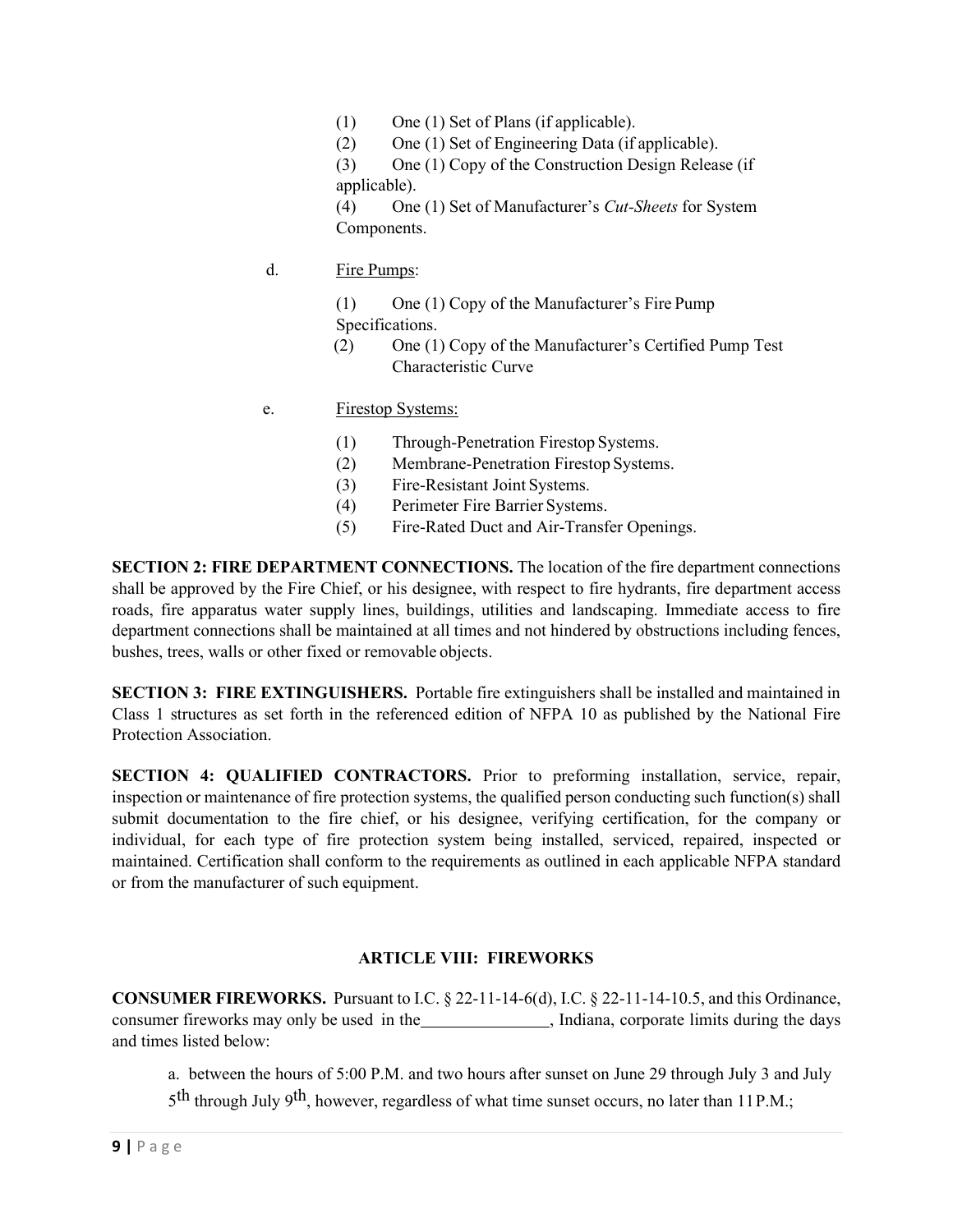b. between 10:00 A.M. and midnight on July  $4<sup>th</sup>$  and December 31<sup>st</sup>.

In the event that the hours of use for consumer fireworks listed in I.C. § 22-11-14-6(d) or I.C. § 22-11-14- 10.5(c)(3) conflict with this Ordinance, state statute shall control.

#### **ARTICLE IX. PENALTIES AND FEES**

*Insert Local Legal Language*

### **ARTICLE X: EFFECTIVE DATE**

**EFFECTIVE DATE.** This Ordinance shall be in full force and effect from and after the date on which both of the following have occurred:

- 1. The [legislative body] has adopted this ordinance.
- 2. The Fire Prevention and Building Safety Commission of Indiana has approved of this ordinance as required by IC 22-13-2-5.

(Authentication of enactment according to local style).

\_\_\_\_\_\_\_\_\_\_\_\_\_\_\_\_\_\_\_\_\_\_\_\_\_\_\_\_\_\_ [President of Legislative Body]

Approved this day of \_\_\_\_\_\_\_\_\_\_\_\_\_\_\_\_\_\_\_\_, 20 , by the Fire Prevention and Building Safety Commission of the State of Indiana.

 $\mathcal{L}_\text{max}$  , where  $\mathcal{L}_\text{max}$  and  $\mathcal{L}_\text{max}$  and  $\mathcal{L}_\text{max}$ Chairman Fire Prevention and Building Safety Commission of the State of Indiana

#### **OTHER ORDINANCE CONSIDERATIONS:**

#### **FALSE ALARMS**

**AEDs**

#### **EMERGENCY RESPONDER RADIO COVERAGE**

#### **PUBLIC DISPLAY OF FIREWORKS**

#### **LOCKING FDC CAPS**